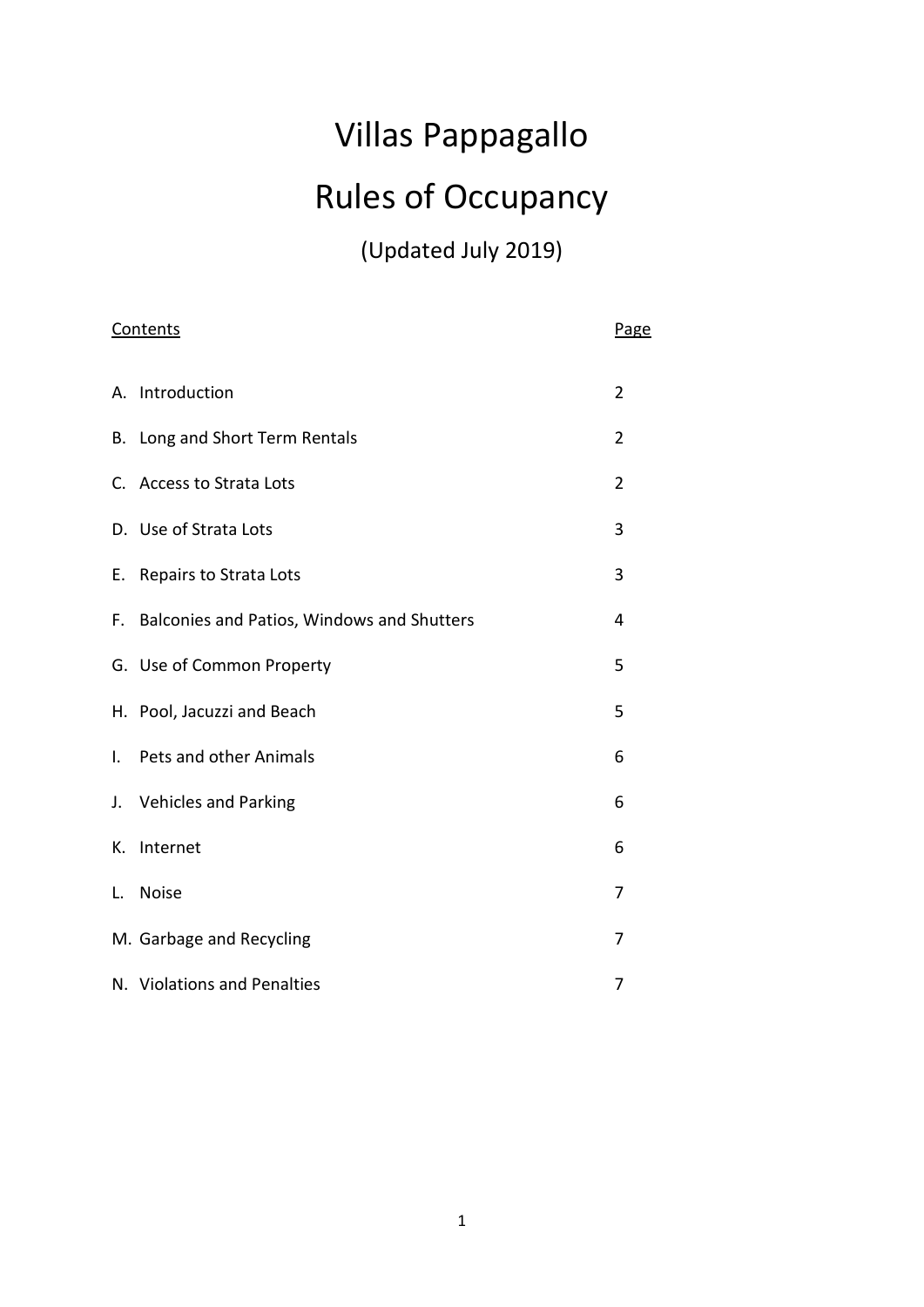# **A. Introduction**

- 1. Every Occupant of Villas Pappagallo is subject to:
	- (a) All relevant provisions of Amended and Restated By-Laws of The Proprietors Strata Plan No 44 approved unanimously by Proprietors on 13 January 2007;
	- (b) Regulations which may be made from time to time by the Executive Committee under By-Laws 7.1.21 and 12.3 to govern the use of the Strata Lots and the Common Property.
- 2. Occupant is defined under By-Law 1.1.5 as "any person who occupies a part of Villas Pappagallo as Proprietor, lessee, guest, including but without limitation the Proprietor, his family, dependents, any other member of his household, his licensees, tenants, guests, invitees, visitors, agents or any other users of his Strata Lot, or in any other lawful capacity."
- 3. Each apartment unit is referred to in the By-Laws and these Rules as a "Strata Lot".
- 4. These Rules refer briefly to specific By-Laws, wherever one exists which covers the subject matter. Users should read the full text of the original By-Law referred to for the complete provisions.
- 5. Except where reference is made to a specific By-Law, these rules constitute regulations made by the Executive Committee.

#### **B. Long and Short Term Rentals**

- 1. By-Law 7.1.12 permits long and short term rental for residential purposes.
	- (a) Proprietors undertaking long term rentals should ensure that the provisions of the By-Laws and these Rules of Occupancy are included by reference in any Lease or Tenancy Agreement, and that all legal requirements for registration and payment of stamp duty are met.
	- (b) Proprietors and other Occupants undertaking short term rentals to tourists must first obtain a Licence from the Department of Tourism and comply with all inspection, licensing and taxation requirements, and should ensure that all Occupants are familiar and comply with these Rules of Occupancy.

# **C. Access to Strata Lots**

- 1. By-Law 7.1.1 permits the Corporation or its agents to enter each Strata Lot for the purpose of inspecting it, repairing pipes, wires, cables and ducts, pest control, and ensuring compliance with the By-Laws.
- 2. Access shall be at reasonable times and subject to 24 hours' notice, except in case of emergency when notice is not required.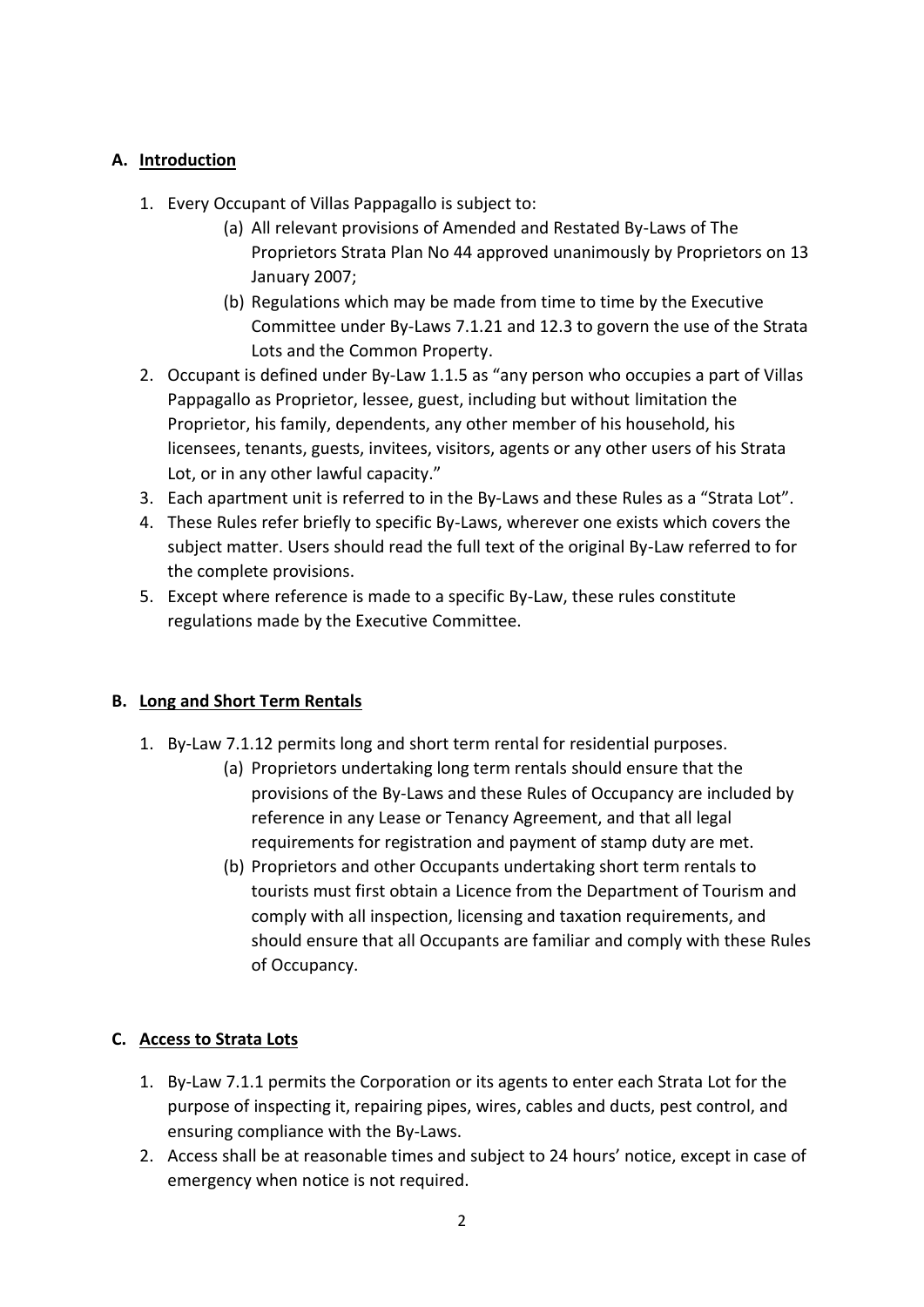3. To facilitate such access, By-Law 7.1.8 requires each Proprietor to provide a key for his Strata Lot. The Proprietor is responsible for the cost of repairing any damage caused to gain access if no key is provided.

# **D. Use of Strata Lots**

- 1. The Proprietor, for himself and all other Occupants of his Strata Lot, undertakes:
	- (a) Not to use his Strata Lot in such manner as shall cause a nuisance or hazard to the Occupant of any other Strata Lot (7.1.10);
	- (b) Not to use his Strata Lot other than as a private residence (7.1.12);
	- (c) Not to permit anything which may cause any insurance to be rendered void or any premium to increase (7.1.13);
	- (d) Not to use the Strata Lot for any illegal or immoral purpose, nor for carrying on any trade or business (7.1.19);
	- (e) Not to hold any sale by auction, except with the prior written consent of the Executive Committee (7.1.32);

# **E. Repairs to Strata Lots**

- 1. Each Proprietor is responsible for repairing and maintaining his Strata Lot (7.1.7).
- 2. Proprietors are prohibited from cutting or removing any main wall or timber, except to remedy and make good any defect (7.1.14).
- 3. Any structural alterations must be only with the written approval of the Corporation to the plans and specifications (7.1.15).
- 4. Any alteration to electric wiring or water supply system requires the prior consent of the Corporation (7.1.26). Any such work must only be undertaken by a properly licensed electrician or plumber.
- 5. If it should be necessary for the Corporation to obtain independent professional advice before approving plans for structural, electrical or plumbing alterations, any costs involved shall be payable by the Proprietor.
- 6. A Proprietor is responsible to do all work which under any law is directed or necessary (7.1.16).
- 7. A Proprietor is responsible for the cost of repairing any damage caused to any other Strata Lot or the Common Property by his negligence, or that of the Occupants of his Strata Lot (7.1.20).
- 8. All sinks, toilets, drains, waste pipes and air-conditioning drainage must be clear and open, and the Proprietor is responsible for all damage caused to the Strata Lot, other Strata Lots or the Common Property by the bursting, overflow, leaking or stopping up of pipes, equipment and appliances used in connection with plumbing, sewage, air-conditioning, dish washing, laundry or water heating (7.1.22 and 7.1.33).
- 9. In order to minimize inconvenience and nuisance caused to the Occupants of other Strata Lots, proprietors must: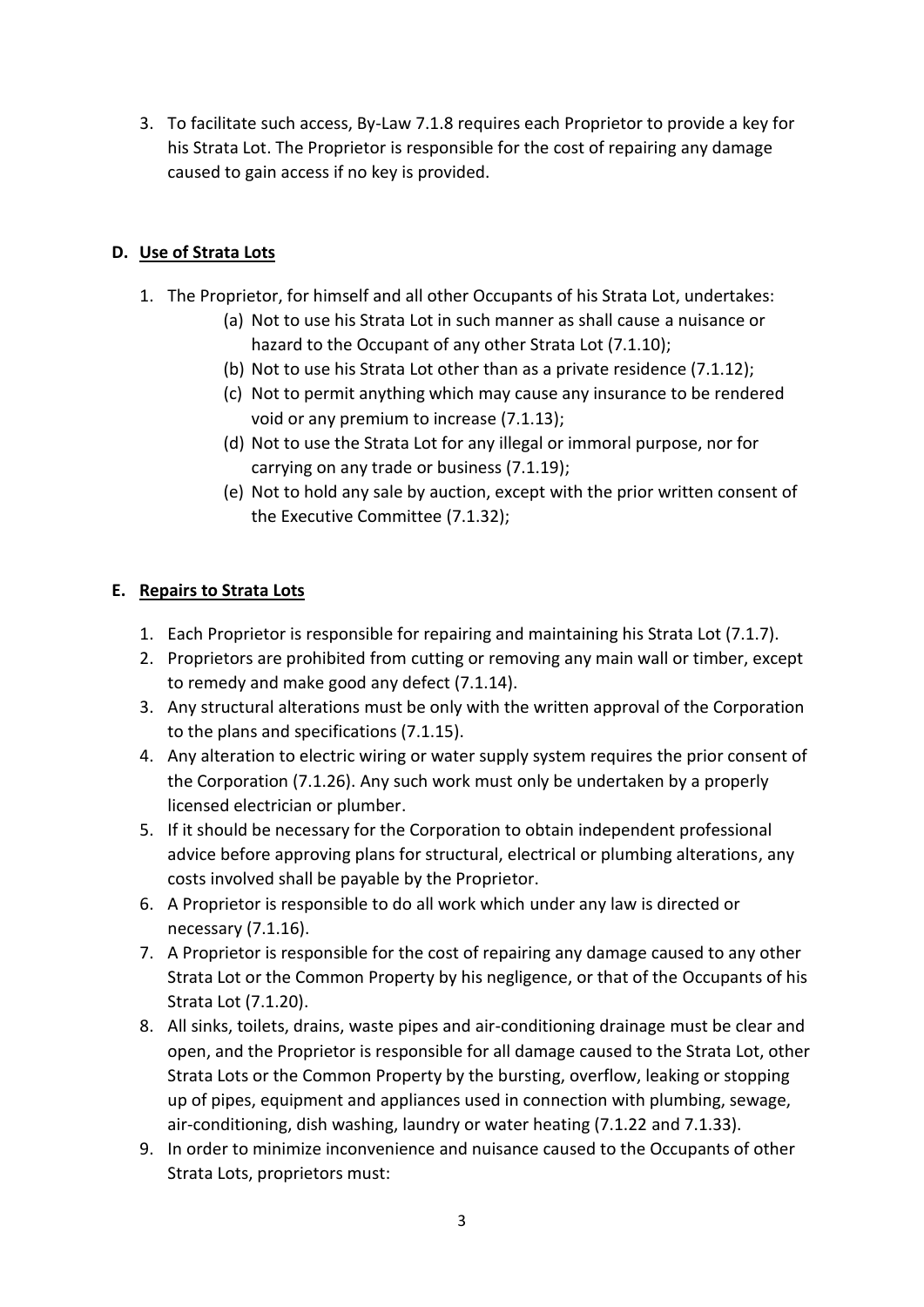- (a) Notify the Corporation with at least I months' notice for any major repairs and renovations which are recommended to be undertaken between May and November when fewer Strata Lots may be occupied;
- (b) Liaise with the Proprietors of adjacent Strata Lots to ensure minimum disruption to their peace and enjoyment;
- (c) Refrain from the use of hammers and power tools, or the employment of contractors, except during the hours of 8 a.m. to 5 p.m. Monday to Friday.
- (d) Provide adequate arrangements for the storage of all construction materials and equipment and the immediate removal of all waste.
- (e) Any digging on Common Property for the installation of electrical cables, air-conditioning lines or ducts or water pipes requires the prior written approval of the Corporation. Any damage to cables, lines, ducts or pipes serving other Strata Lots or the Common Property is the responsibility of the Proprietor doing the work.

## **F. Balconies and Patios, Windows and Shutters**

- 1. Nothing shall be affixed to the outside walls of the Strata Lot, without prior written consent (7.1.25). In particular, no sign, awning, shutter (other than the existing hurricane shutters) canopy, antenna or wind-chime may be hung upon any balcony or patio.
- 2. No external lighting fixtures may be changed except, if damaged, by replacement with an identical fixture.
- 3. All windows of the Strata Lot shall be properly cleaned (7.1.23).
- 4. It is recommended that any curtains, drapes or blinds affixed to the inside of windows be off-white in colour, or be lined with outward-facing off-white material.
- 5. No clothes, linen, food or other articles shall be hung outside the Strata Lot nor in the windows thereof (7.1.29).
- 6. Only chairs, loungers and tables designed for outdoor use, together with a reasonable number of small decorative flower pots or planters, should be kept on balconies and patios. No other furniture, containers or sporting or exercise equipment is permitted.
- 7. No climbing or clinging vegetation is to be planted on any balcony, patio or the Common Property (7.1.39).
- 8. Barbecue grills, except for those provided by the Corporation, are not permitted to be stored or used within Strata Lots, on balconies or patios, or upon the Common Property.
- 9. The hurricane shutters outside all sliding doors and other windows are designed solely to protect the glass from damage during storms and hurricanes. They are not suitable, nor should they be used in an attempt, to provide additional security, whether a Strata Lot is occupied or unoccupied. Accordingly all shutters are to be left open, except after the announcement of a Hurricane or Tropical Storm Warning.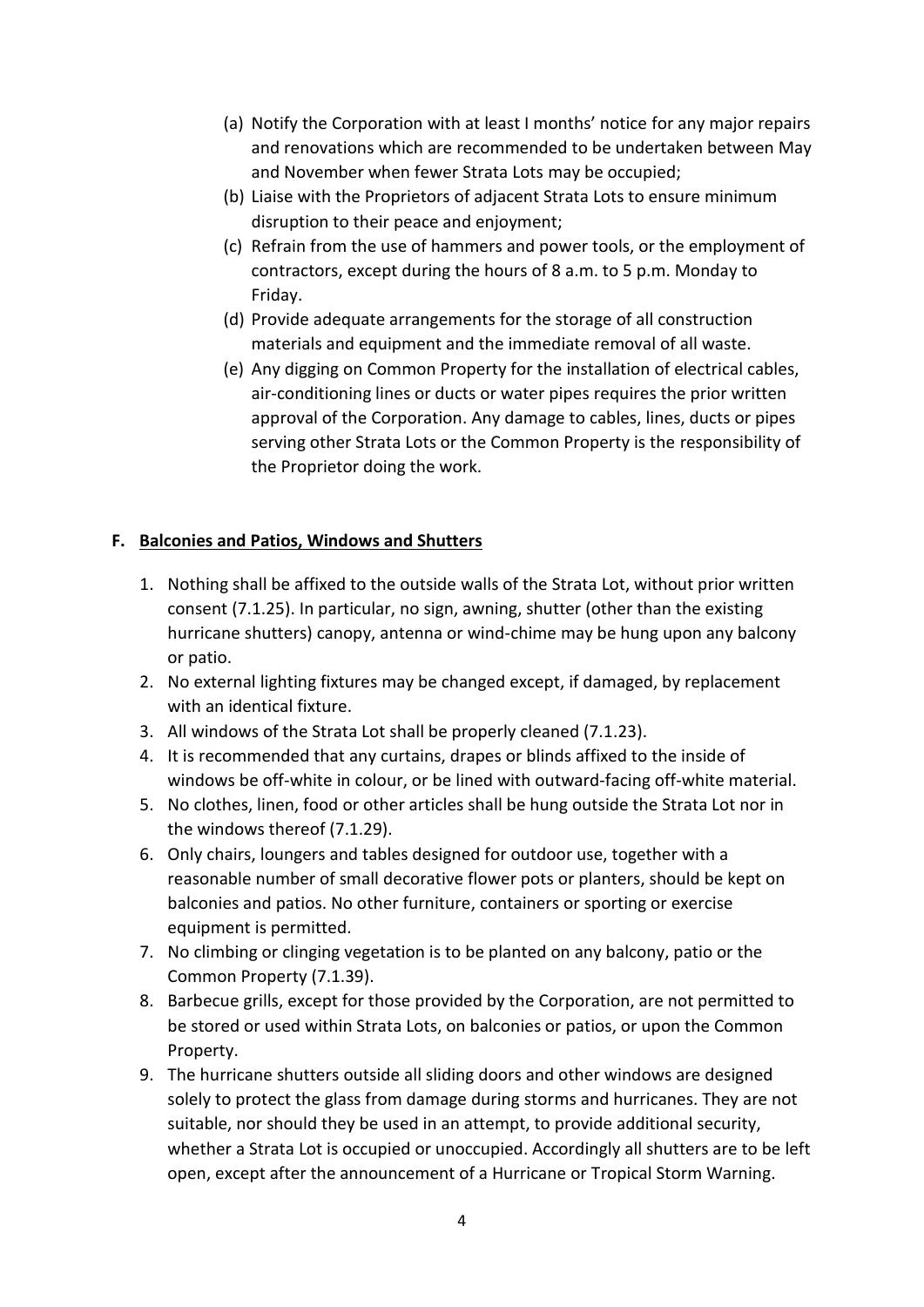#### **G. Use of Common Property**

- 1. By-Law 7.1.9 provides that the use of the Common Property by Occupants shall not interfere with the use and enjoyment of it by other Occupants.
- 2. No Occupant may alter, construct or remove anything from the Common Property without the written consent of the Corporation (7.1.36).
- 3. No Occupant may plant or grow any vegetable or flower gardens on the Common Property (7.1.38). Any Occupant who may have suggestions for the improvement of the landscaping should contact the Property Manager, but must not interfere with the regular gardening maintenance.
- 4. Occupants are responsible for the supervision of their children while within the Common Property, including full compliance with the By-Laws and Rules of Occupancy (12.10).

# **H. Pool, Jacuzzi and Beach**

- 1. All persons using any, pool, Jacuzzi or beach do so at their own risk. All children under the age of 12 must be accompanied by a responsible adult (12.9).
- 2. No glass beverage containers are permitted in any pool area (12.9).
- 3. No animals are allowed in any pool or Jacuzzi.
- 4. The use or washing of scuba gear in the pool is not permitted.
- 5. Occupants are required to comply with the rules posted at the pool at all times.
- 6. Occupants should use the poolside shower to remove sand before entering the pool, or to rinse off fishing, snorkeling and scuba gear. The shower must not be used for personal bathing or for washing any other items.
- 7. No fish may be cleaned in the pool area. Fish parts should be disposed of in the sea, away from the property.
- 8. Any Occupant moving any of the pool or beach furniture should ensure that it is returned to its original position, and any umbrellas which have been opened must be closed, after use.
- 9. Any Occupants wishing to host a party or other gathering involving more than 6 participants utilizing the Pool or Beach must seek prior approval from the Property Manager, in order to avoid any conflict with other events. All such gatherings must finish no later than 10 p.m.
- 10. Bonfires are not permitted at any time on the beach or any other part of the Common Property.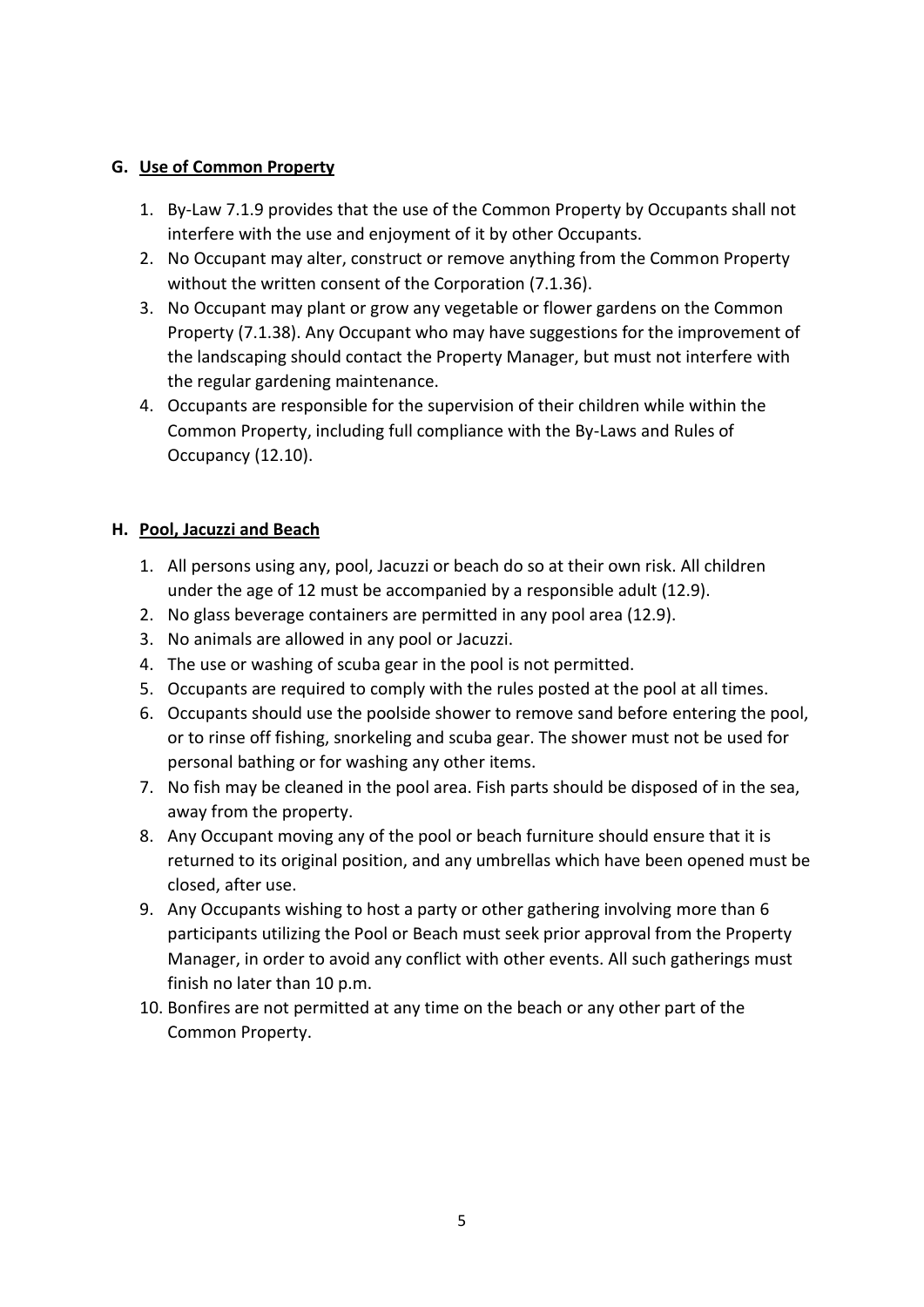## **I. Pets and other Animals**

- 1. No Occupant may keep any dog on any Strata Lot or the Common Property (7.1.28).
- 2. Other animals may be permitted with the prior written consent of the Executive Committee. In the event of nuisance caused by such permitted animal the Executive Committee may, upon the request of a Proprietor, remove such animal with 30 days' written notice (7.1.28).
- 3. Any dog accompanying a guest visiting a Proprietor must be kept on a leash whilst on the Common Property, and the Proprietor is responsible for the immediate removal of any litter caused by such animal (7.1.28).
- 4. Occupants should not feed any stray dogs, cats, roosters, chickens or other animals.

## **J. Vehicles and Parking**

- 1. No Occupant may cause a motor vehicle to travel over or remain on any paths, grass verges, lawns or gardens (7.1.31.2).
- 2. No motor vehicle may be parked or remain stationary, except within designated parking bays within the parking lots, or at right-angles to, and adjacent to the south side of, the road beside the office/apartment (7.1.31.3).
- 3. No entrance, driveway, stairway or ramp may be blocked at any time.
- 4. No motor vehicle may be dismantled or repaired other than to enable it to be taken away for proper repairs (7.1.31.4).
- 5. No Occupant may permit the sounding of any horn from any motor vehicle except as may be necessary for the safe operation thereof (7.1.37).
- 6. No vans, boats, trailers, trucks, campers, mobile homes, or abandoned or broken vehicles may be parked or stored anywhere within the Strata Lots or the Common Property (including the parking lots) without the consent of the Executive Committee (7.1.41). A vehicle will be considered as being "abandoned or broken" unless it is capable of being driven and displays a current Licence Coupon.
- 7. Any vehicle parked in violation of the By-Laws may be removed on the instruction of the Property Manager at the expense of the owner if such vehicle remains in violation 48 hours after notice of violation is placed on the vehicle. (12.7).

#### **K. Internet**

1. The Strata provides ethernet and wi-fi connections which are shared by all Strata Lots in each building. When connecting any electronic devices to the network by any means, Occupants must ensure that their equipment is properly connected, is compatible with the existing system, and that no change is made to the network IP address or any other properties. The Strata maintenance person should be able to assist, failing which he will arrange for the Strata-appointed contractor to do so. Any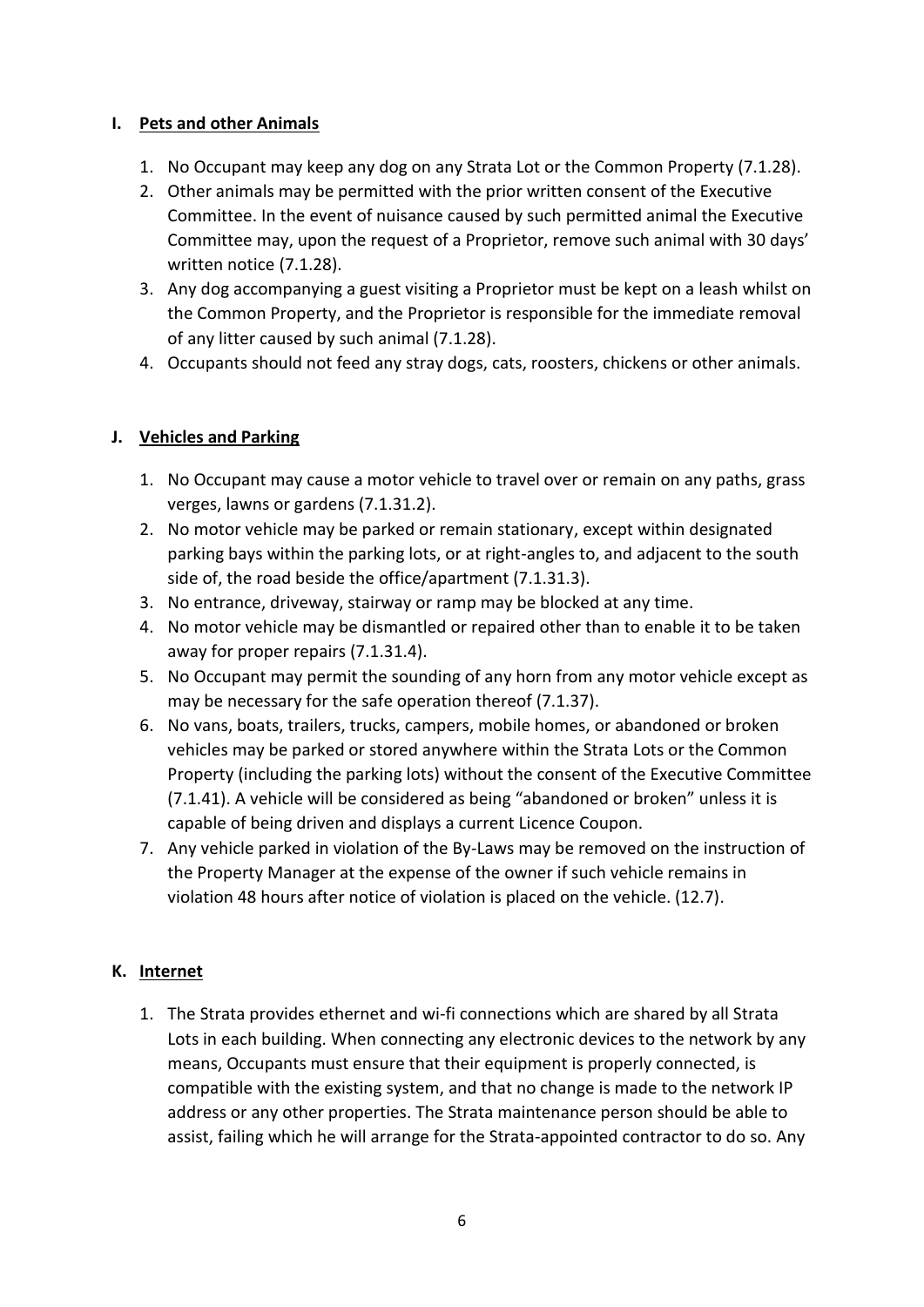costs incurred in assisting Occupants, or in correcting problems caused by incorrect connection of devices, will be charged to the Proprietor of the Strata Lot.

## **L. Noise**

- 1. No Occupant may make any undue noise in the Strata Lot or make or permit any musical or other sound audible outside the Strata Lot (7.1.30). To minimize the disturbance of other Occupants, it is suggested that:
	- (a) The slamming of doors be prevented by the use of door stoppers;
	- (b) Felt pads be fitted to chairs and other furniture which may be moved;
	- (c) Occupants of upstairs units be encouraged to remove outdoor footwear;
	- (d) If using audio equipment or musical instruments capable of loud volume, keep all windows and doors closed;
	- (e) Avoid loud conversations on balconies and patios, particularly at night when noise appears to travel greater distances.

#### **M. Garbage and Recycling**

- 1. No Occupant may place or keep any garbage container on a Balcony, Patio or on any part of the Common Property (7.1.35)
- 2. Recyclable materials (plastic, paper and cardboard, glass and aluminum) should be disposed of by placing in the designated containers in the recycling enclosure on the opposite side of the road.
- 3. All other household waste should be placed in the garbage dumpster next to the recycling enclosure.
- 4. The garbage dumpster must not be used for the disposal of construction waste, gardening waste, furniture and appliances or other bulky items. Occupants should contact Strata management or the Department of Environmental Health to arrange for collection of such items at the expense of the Occupant.

#### **N. Violations and Penalties**

- 1. If the Executive Committee becomes aware of any breach by an Occupant of the provisions of the By-Laws or these Rules of Occupancy, in the absence of any specific remedy within the By-Laws, the following procedures will apply;
	- (a) The Property Manager will arrange for verbal notice of the breach to be given to the Occupant;
	- (b) If the breach remains unresolved after 7 days, written notice of the breach will be provided to the Proprietor of the Strata Lot in question;